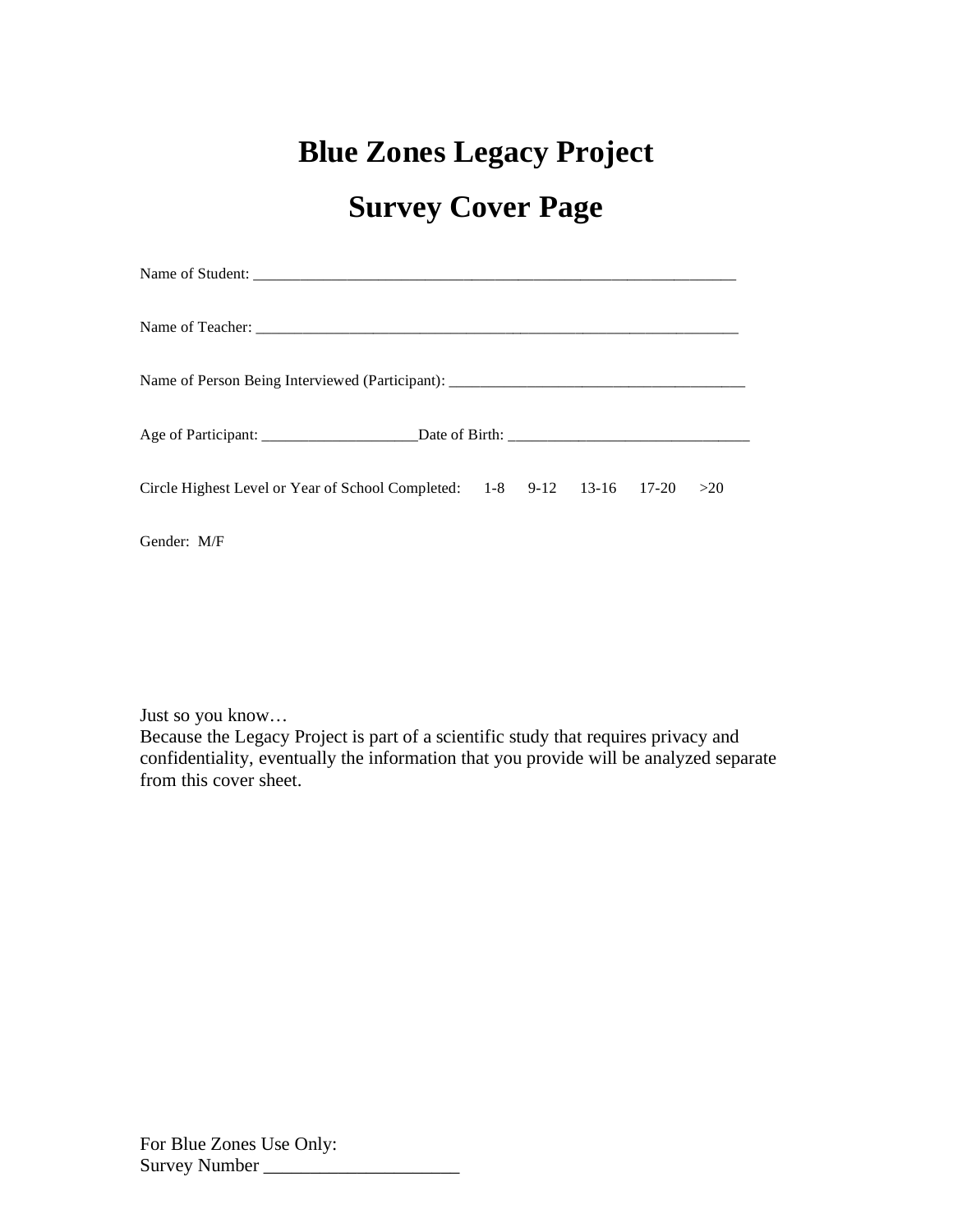# **Blue Zones Legacy Project Survey**

# **Students, please remember you will need a pencil and a stopwatch or watch with a second hand to complete Survey Parts B and C.**

### **Part A Interview: Begin by asking your participant the following questions:**

- 1. How would you describe your general health?
	- a. Excellent
	- b. Good
	- c. Fair
	- d. Poor
	- e. Don't know
- 2. By yourself, without using any special equipment, how difficult is it for you to walk a quarter of a mile—about three blocks?
	- a. Not difficult at all
	- b. Somewhat difficult
	- c. Very difficult
	- d. Cannot do this activity
- 3. How difficult is it for you to walk up 10 steps without resting?
	- a. Not difficult at all
	- b. Somewhat difficult
	- c. Very difficult
	- d. Cannot do this activity
- 4. How difficult is it for you to stand or be on your feet for about 2 hours?
	- a. Not difficult at all
	- b. Somewhat difficult
	- c. Very difficult
	- d. Cannot do this activity
- 5. How difficult is it for you to stoop, bend, or kneel?
	- a. Not difficult at all
	- b. Somewhat difficult
	- c. Very difficult
	- d. Cannot do this activity
- 6. How difficult is it for you to use your fingers to grasp or handle small objects?
	- a. Not difficult at all
	- b. Somewhat difficult
	- c. Very difficult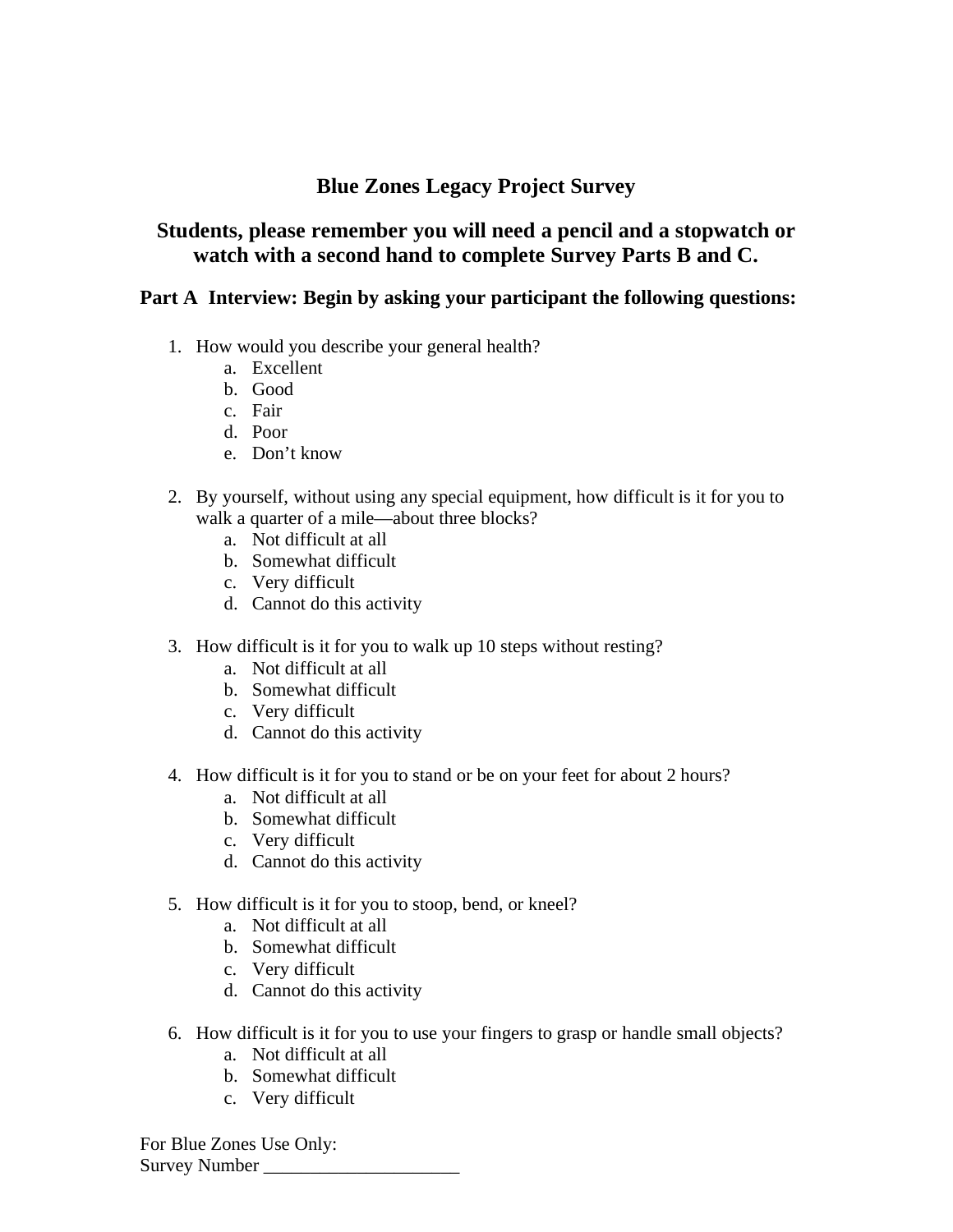- d. Cannot do this activity
- 7. How difficult is it for you to lift or carry something as heavy as 10 pounds, such as a full bag of groceries?
	- a. Not difficult at all
	- b. Somewhat difficult
	- c. Very difficult
	- d. Cannot do this activity
- 8. How difficult is it for you to go out to do things like shopping, movies, or sporting events?
	- a. Not difficult at all
	- b. Somewhat difficult
	- c. Very difficult
	- d. Cannot do this activity
- 9. How difficult is it for you to participate in social activities such as visiting friends, attending clubs and meetings, or going to parties?
	- a. Not difficult at all
	- b. Somewhat difficult
	- c. Very difficult
	- d. Cannot do this activity
- 10. How often do you walk a mile (about 8-12 blocks)?
	- a. Every day
	- b. 4-6 days per week
	- c. 2-3 days per week
	- d. 1 day per week
	- e. Less than one day per week
	- f. Never
- 11. What kinds of physical activity or exercise do you do?

- 12. On average, how many minutes of physical activity or exercise do you get each day?
	- a. 0-15 minutes
	- b. 15-30 minutes
	- c. 30-45 minutes
	- d. 45-60 minutes
	- e. 60 minutes or more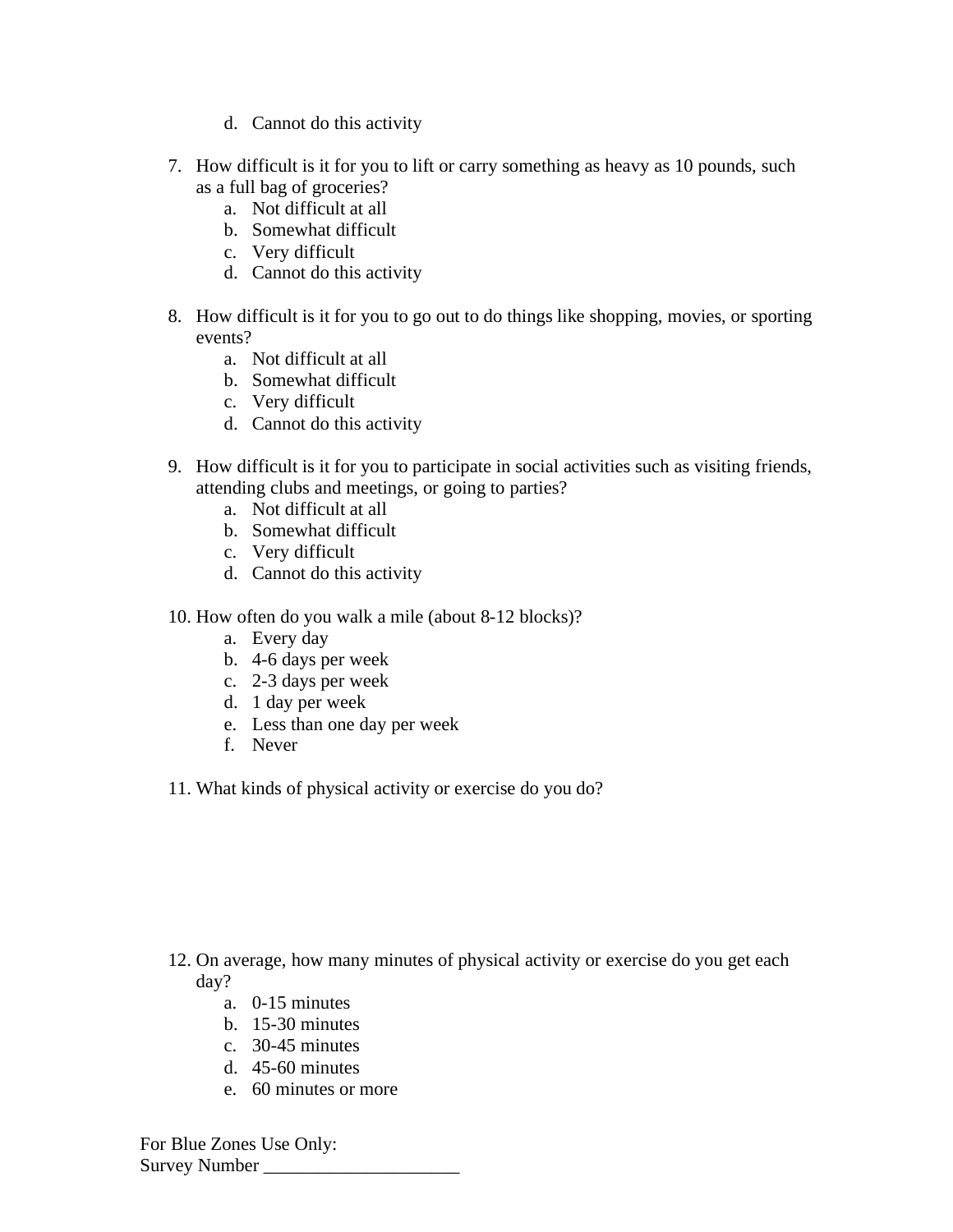- 13. As a younger person, what kinds of physical activity or exercise did you do regularly?
- 14. About how tall are you without shoes?
	- a. \_\_\_\_\_ feet\_\_\_\_\_ inches
	- b. Don't know
- 15. About how much do you weigh without shoes?
	- a. <u>\_\_\_\_\_</u> pounds
	- b. Don't know

#### 16. Currently, do you smoke cigarettes?

- a. Every day
- b. Some days
- c. Never
- d. Don't know

#### 17. How often do you drink juices?

- $a. \quad \underline{\qquad}$  per day
- $b. \ \_\_$  per week
- c. \_\_\_\_\_ per month
- d. \_\_\_\_\_ per year
- e. \_\_\_\_\_ never
- f. Don't know

#### 18. Not counting juice, how often do you eat fruit?

- a. \_\_\_\_\_\_ per day
- b. \_\_\_\_\_ per week
- c. \_\_\_\_\_\_ per month
- d. \_\_\_\_\_ per year
- $e.$  \_\_\_\_\_\_\_ never
- f. Don't know

#### 19. How often do you eat green salad?

- a.  $\rangle$  per day
- $b. \_\_$  per week
- c. \_\_\_\_\_\_ per month
- $d. \_\_$  per year
- $e.$  \_\_\_\_\_\_\_ never
- f. Don't know
- 20. How often do you eat carrots?
	- a.  $\rightharpoonup$  per day

For Blue Zones Use Only: Survey Number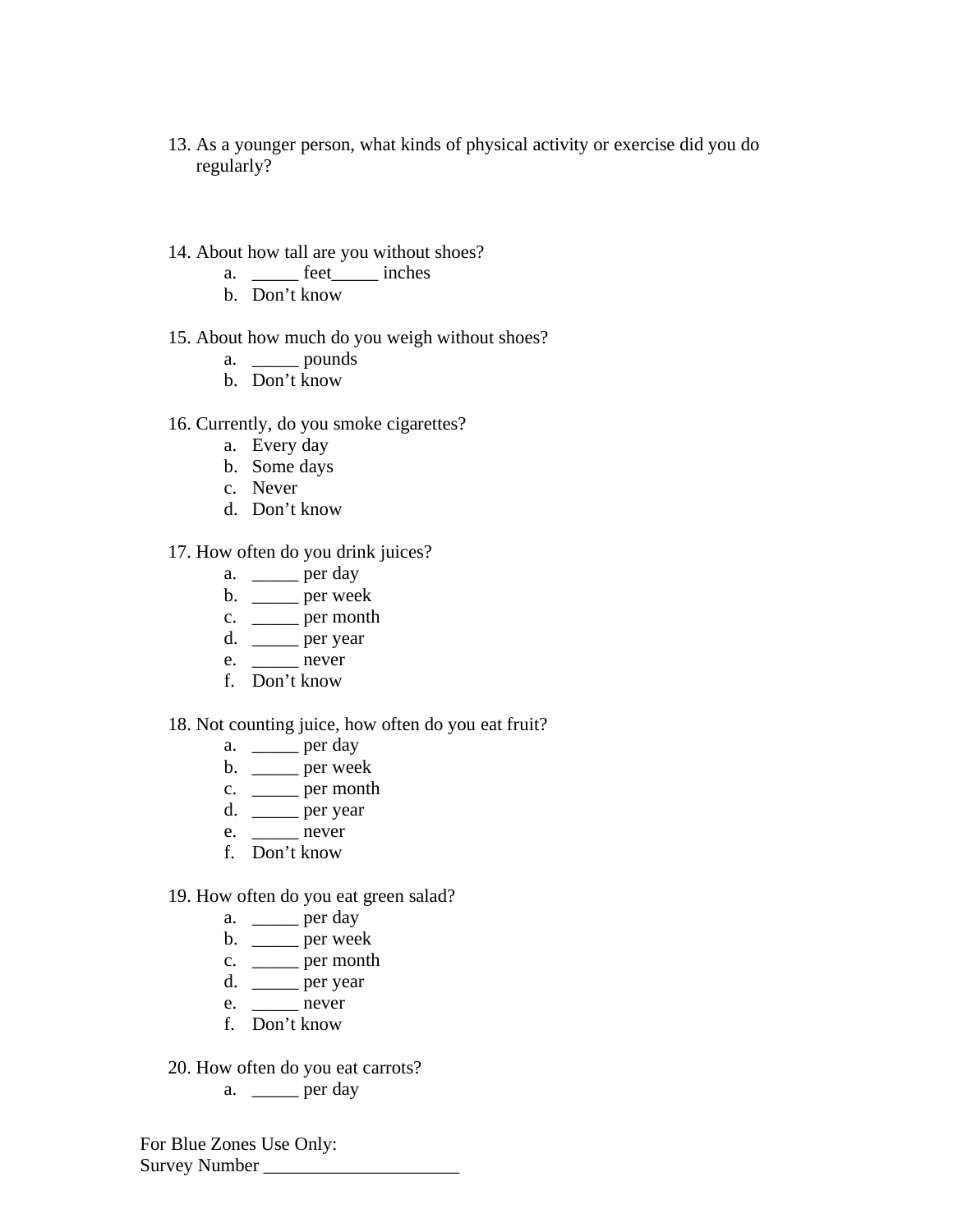- $b. \quad \underline{\hspace{2cm}}$  per week
- c. \_\_\_\_\_\_ per month
- d.  $\rule{1em}{0.15mm}$  per year
- e. hever
- f. Don't know
- 21. Are there any foods you have eaten frequently in your life to which you owe your good health?
	- a. \_\_\_\_\_\_\_\_\_\_\_\_\_\_\_\_\_\_\_\_\_\_\_\_\_\_\_\_\_\_\_\_\_\_\_\_\_\_\_\_\_\_\_\_\_\_\_\_\_\_\_\_\_\_\_\_\_\_\_\_
	- b. Don't know/ not sure
- 22. Are there any foods you have avoided frequently in your life to which you owe your good health?
	- a. \_\_\_\_\_\_\_\_\_\_\_\_\_\_\_\_\_\_\_\_\_\_\_\_\_\_\_\_\_\_\_\_\_\_\_\_\_\_\_\_\_\_\_\_\_\_\_\_\_\_\_\_\_\_\_\_\_\_\_\_
	- b. Don't know/ not sure
- 23. Do you usually snack between meals? If so, what is the most common snack you eat?
	- a. Yes: \_\_\_\_\_\_\_\_\_\_\_\_\_\_\_\_\_\_\_\_\_\_\_\_\_\_\_\_\_\_\_\_\_\_\_\_\_\_\_\_\_\_\_\_\_\_\_\_\_\_\_\_\_\_\_
	- b. No
- 24. How much soda do you consume daily?
	- a.  $\_\_\_\_\$  # of cups
	- b.  $\frac{4}{100}$  # of cans
	- c.  $\frac{4}{100}$  # of bottles
	- d. None
	- e. Don't know
- 25. Do you volunteer on a regular basis? If so, what kind of volunteer work do you do?
	- a. Yes: \_\_\_\_\_\_\_\_\_\_\_\_\_\_\_\_\_\_\_\_\_\_\_\_\_\_\_\_\_\_\_\_\_\_\_\_\_\_\_\_\_\_\_\_\_\_\_\_\_\_\_\_\_\_\_
	- b. No
- 26. Do you wear contact or corrective lenses?
	- a. Yes
	- b. No
- 27. How good is your eyesight for seeing things at a distance?
	- a. Excellent
	- b. Good
	- c. Fair
	- d. Poor
	- e. Don't know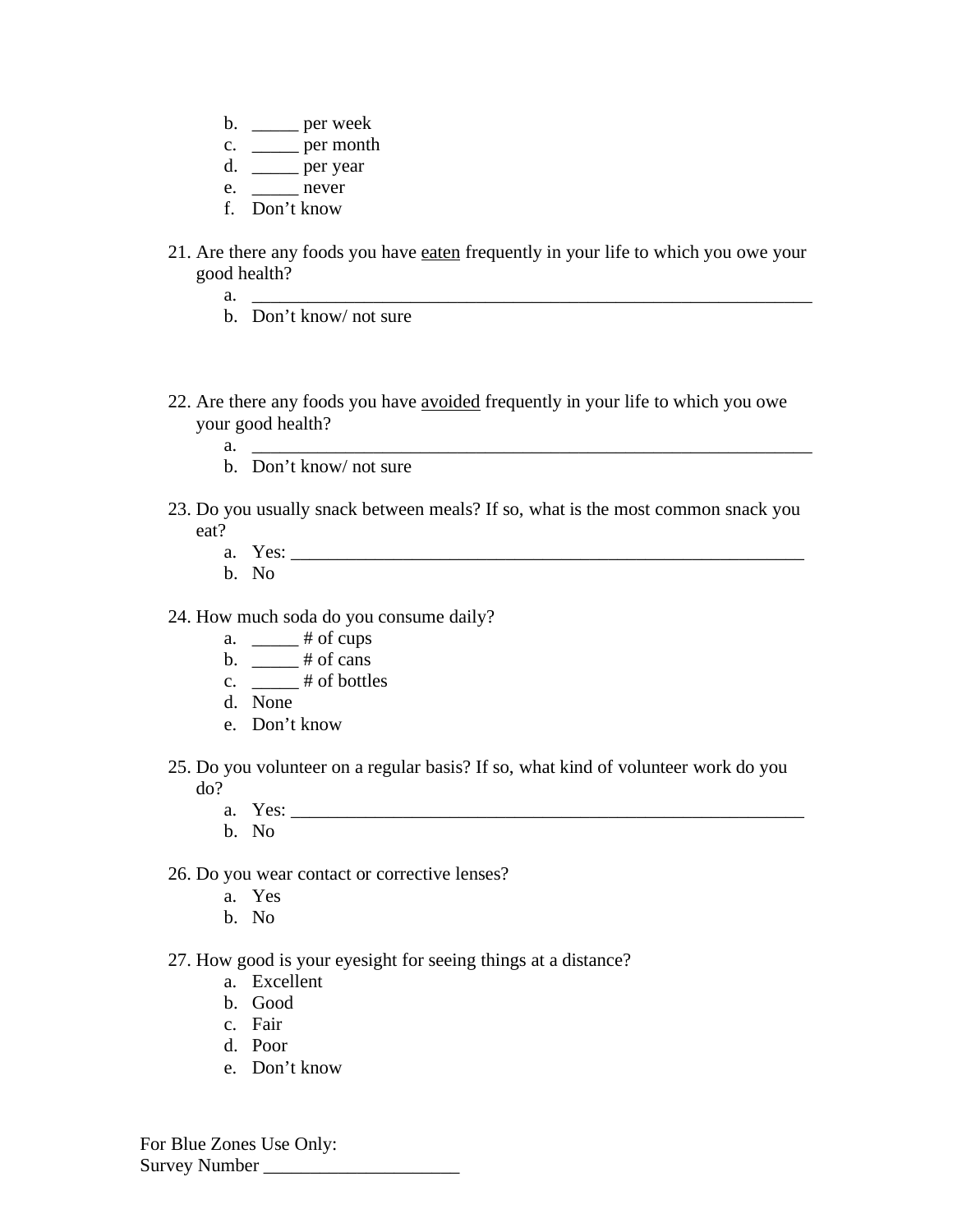28. How good is your eyesight for seeing things up close?

- a. Excellent
- b. Good
- c. Fair
- d. Poor
- e. Don't know

29. How is your hearing?

- a. Excellent
- b. Good
- c. Fair
- d. Poor
- e. Don't know

30. Tell me about your friends and the people closest to you?

- 31. Tell me about any clubs or organizations you belong to?
- 32. Tell me about some times in your life when you tried something new?
- 33. What are the 3 most important factors that you feel have contributed to your good health?
- 34. What life lessons did you learn as a young person?
- 35. What do you believe are the most important values to pass down to future generations?

For Blue Zones Use Only: Survey Number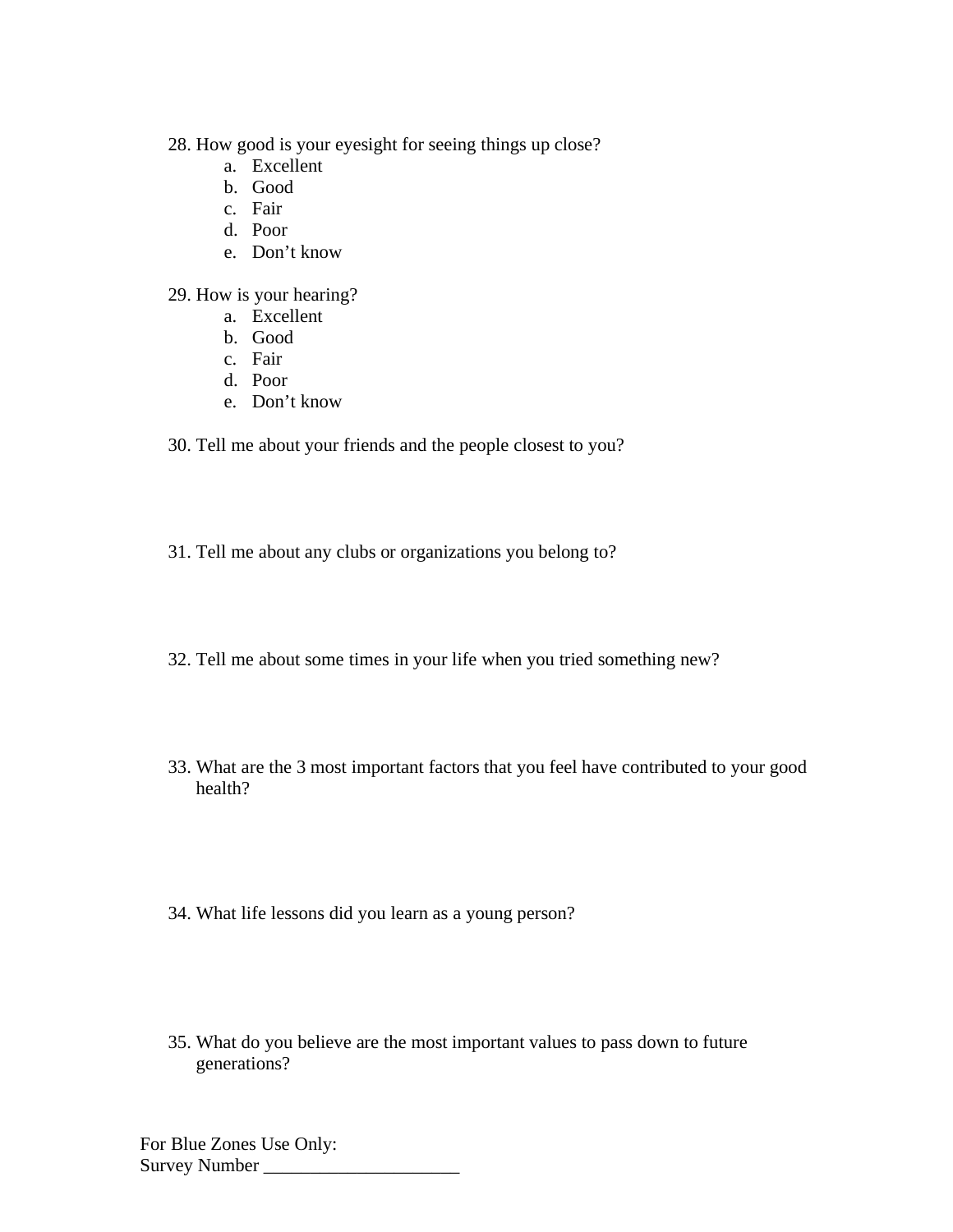# **Part B: Finger Tapping Exercise**

The goal of this exercise is to see how long it takes your "super senior" to tap the table with his/her middle finger 30 times. Please remember to have your stopwatch or watch with a second hand ready.

- Ask your "super senior" to show you which hand he/she normally writes with.
- Ask him/her to place it on the table in a relaxed position with their palm completely flat.
- Tell your "super senior" that you'd like him/her to tap the table with his/her middle finger 30 times. Tell him/her that you will track how long it takes him/her.
- When you're both ready, look at your watch. When the second hand gets to '12', say, "Go!" Or, if you're using a stopwatch, start it.
- Move your eyes quickly from your watch to their finger and silently count 30 taps yourself.
- On the  $30<sup>th</sup>$  tap, look immediately back at your watch or stopwatch and write down how many seconds it took, then answer the questions below.
	- 1. Your "super senior":
		- a. Completed the exercise
		- b. Was unable to finish the exercise
		- c. Refused to do the exercise
	- 2. If your "super senior" completed the exercise, how long did it take him/her: a. \_\_\_\_\_ seconds/ 30 taps
	- 3. If your "super senior" completed the exercise, he/she tapped with a:
		- a. Normal, regular rhythm
		- b. Abnormal, non-regular rhythm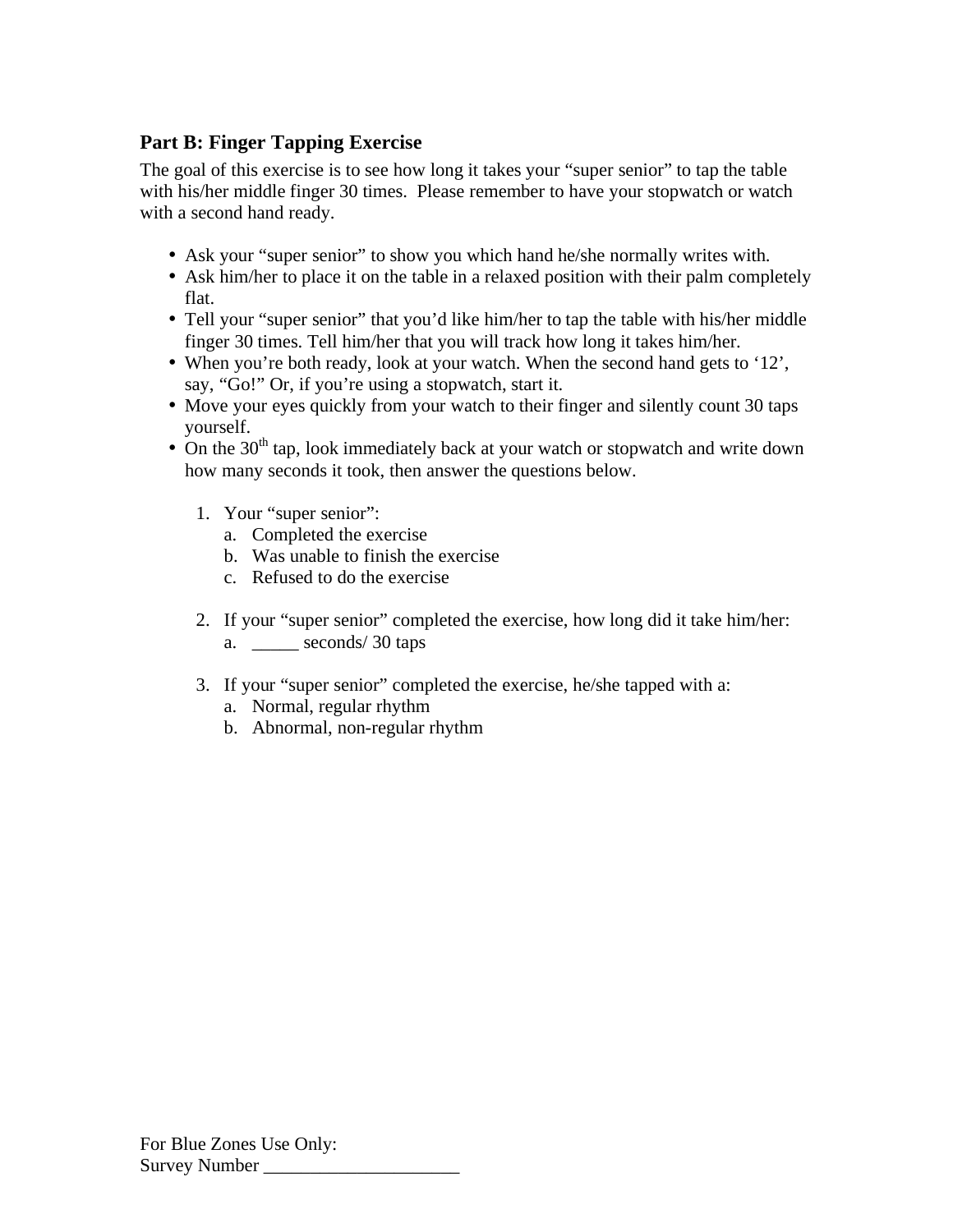## **Part C: Trails A and B Exercise**

The goal of this exercise is to see how long it takes for your "super senior" to connect the circles with a pencil without picking up the pencil from the paper.

- Tell your "super senior" that you'd like him/her to connect the circles with a pencil in order as fast as he/she can without removing the pencil from the paper.
- Have your "super senior" take the Trail A sample exercise first. Tell your "super senior":
	- o "Here is the Trail A sample or practice exercise. On this page there are some numbers. Begin at number 1 (point to 1) and draw a line from 1 to 2 (point to 2), 2 to 3 (point to 3), and so on, in order, until you reach the end (point to the circle marked "end"). Draw the lines as fast as you can. You can start whenever you're ready."
- Once your "super senior" finishes the practice exercise, move on to the longer Trail A exercise. Tell your "super senior":
	- o "Let's move on to Trail A. On this page there are numbers 1 to 25. Begin at number 1 (point to 1) and draw a line from 1 to 2 (point to 2), 2 to 3 (point to 3), and so on, until you reach the end (point). Remember to draw the lines as fast as you can. Ready? Set? Go!"
- Immediately look at your watch or stopwatch and begin timing. When the person is finished, look at your watch and stop timing. Write down the time it takes your "super senior" to finish Trail A.
- Now move on to Trail B. Tell your "super senior":
	- o "Trail B is very similar to Trail A, except this Trail has both numbers and letters on the page. Let's start by taking the practice exercise. Begin at 1 (point to 1) and draw a line from 1 to A (point to A), A to 2 (point to 2), 2 to B (point to B), B to 3 (point to 3), and so on, in order, until you reach the end (point to the circle marked "end"). Remember, first you have a **number** (point to 1), then a **letter** (point to A), then a **number** (point to 2), then a **letter** (point to B), and so on. Understand? Draw the lines as fast as you can. You can start whenever you're ready."
- Once your "super senior" finishes the practice exercise, move on to Trail B. Tell your "super senior":
	- o "Let's move on to Trail B. On this page there are numbers 1 to 13 and letters A to L. Begin at 1 (point to 1) and draw a line from 1 to A (point to A), A to 2 (point to 2), 2 to B (point to B), B to 3 (point to 3), and so on, in order, until you reach the end (point to the circle marked "end"). Remember, first you have a number (point to 1), then a letter (point to A), then a number (point to 2), then a letter (point to B), and so on. Remember to draw the lines as fast as you can. Ready? Set? Go!"

After you have interviewed your "super senior", complete the scoring guide below. For each circle, determine whether the line was drawn correctly and then fill out the guide accordingly.